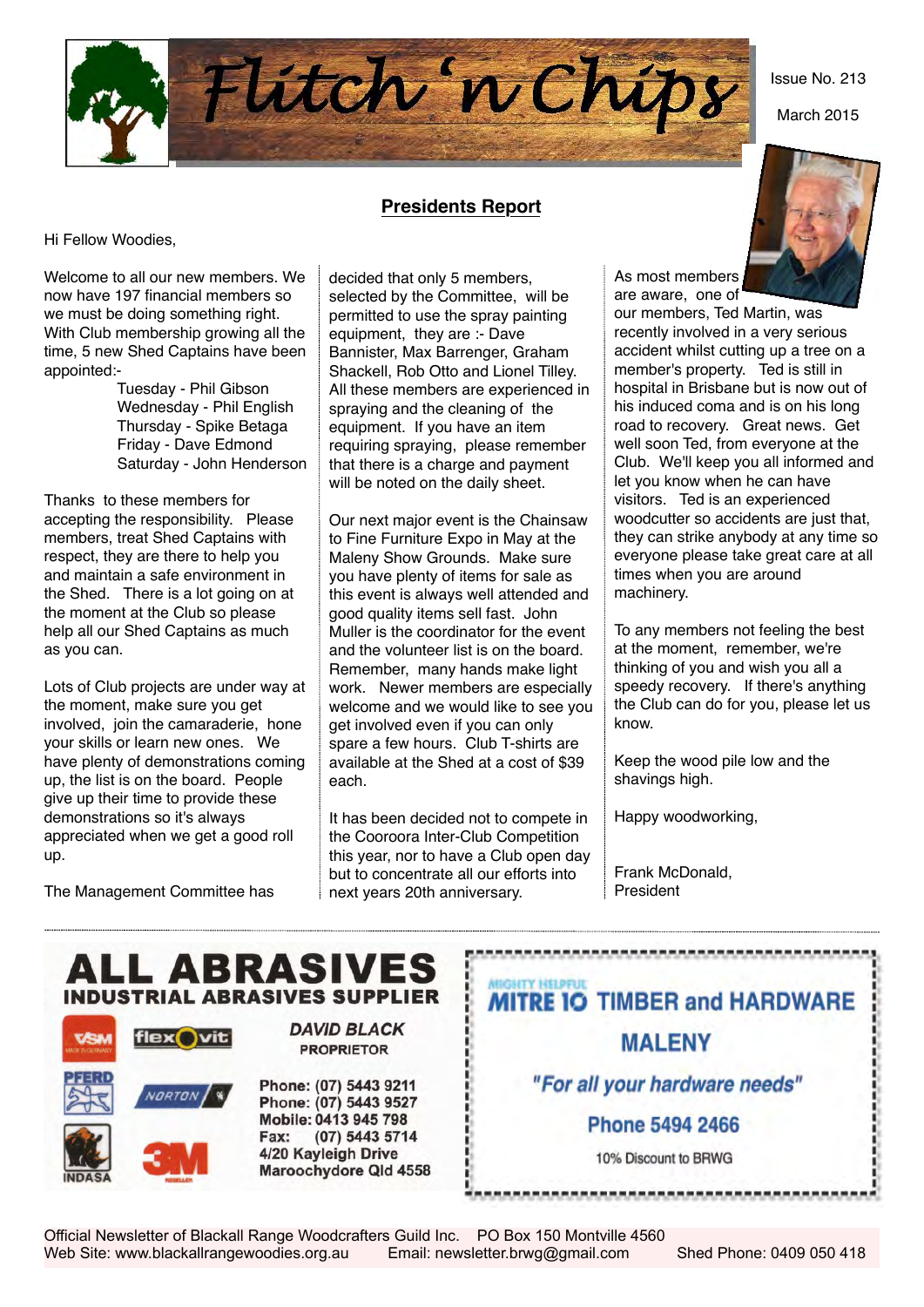Around the Shed this month





Graham Bradford is putting together a Rustic Style Coffee Table for the Club.



Sarah Hogan, assisted and encouraged by Gill Blowers has produced a beautiful Babies Crib just in time for the birth of a friends baby.

And here's the ultimate….bathroom fittings made from wood.

So, you think you can stack firewood?





<http://memolition.com/2013/05/01/elegant-bathtubs-made-of-wood/>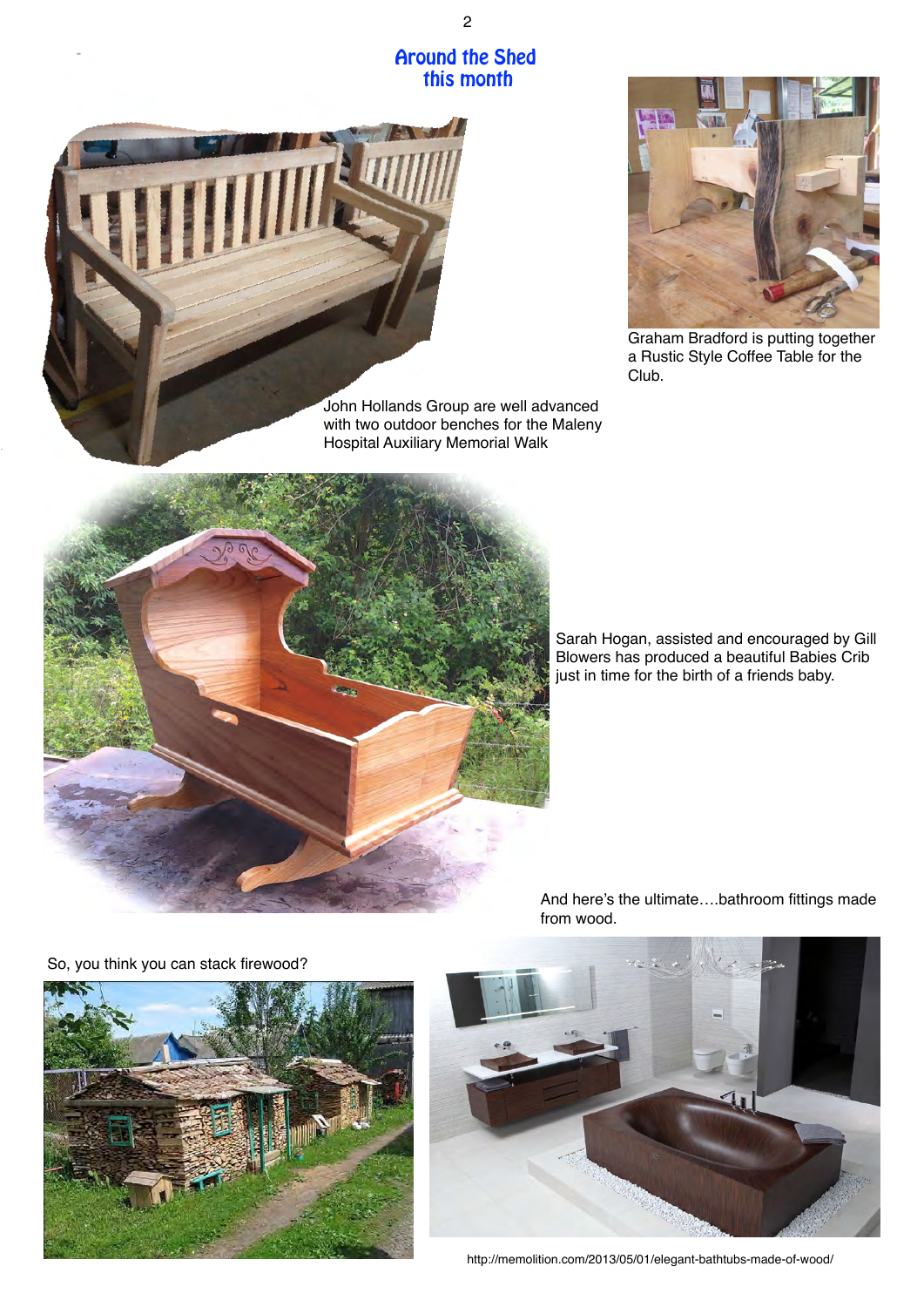# Tips and Tricks

3

By Warne Wilson

This month I thought I would explain a few of the more frequently used Woodworking terms for new members who may find Shed jargon bewildering and like learning a new language:

*Roundover* – A convex rounded edge made by a router or trimmer.

*Router;* A flat based machine holding a router bit which spins at high speed.

*Router bit*; a cutter usually having two cutting faces ground to a profile and often fitted with a bearing which will follow the edge of the wood being rounded over.

*Trimmer;* a small hand held router.

*Bevel* - A slanting flat edge between the horizontal top and the vertical side of a piece of timber.

Thankfully no safety issues or incidents have been reported to us this month but another area of safety is of concern to us – the safety of our beautifully tuned and maintained machines.

In particular, the Drum Sander. This heavily used machine gives our Shed Managers, Brian Harris and John Holland, more headaches than any other machine in the Shed. Last week misuse caused the infeed platen to stall which overloaded and damaged the platen motor.

The machine will be out of order until Brian Harris can source parts and effect repairs.

When the sander is workable again we would appreciate it if all users would observe these points:

*Endgrain* – The result of a cross grain cut on a piece of timber. Cross grain cut; a sawcut made at right angles to the long grain.

*Long grain;* is the variation in appearance of cut timber caused by the annular rings in the tree.) When timber is milled along the length of a log, this produces the long grain.

*"Sand with the grain"* When sanding a piece of timber by hand with sandpaper it is important to sand with the grain to avoid cross grain scratches. These scratches, once made, are difficult to remove and will show up when finish is applied.

*Finish; or finishing*, is the final treatment of a woodwork project and may be one of a variety of types: sprayed lacquer, varnish, polished

## Safety Notes

By Warne Wilson and Dave Banister

- A. Please respect this machine
- and treat it gently.<br>B Make sure your fir Make sure your first sanding cut is not more than a quarter of a turn. (If you are at all unsure about how to do this – please ask your Shed Captain of the day – he or she will be pleased to show you.)
- C. Advance the drum at no more than a quarter of a turn between passes.
- D. If you want to sand anything approaching veneer thinness please ask your Shed Captain for assistance.
- E. Avoid sanding gummy or resinous timber – it will gum up the sandpaper on the drum causing a disappointing result

wax, oil, French polish, and there are many others.

*Arris* - When the top and sides of a piece of timber are planed, sharp edges often remain which may cut an unwary finger. It is wise to give these edges a little rub with sandpaper to "Take the arris off"

*Burl* - A knotty growth from the side or root of a tree, usually very complex and often quite beautiful when cut and finished.

*Green wood* - Unseasoned wood, freshly harvested and with a high moisture content, will shrink and may crack in the drying process.



for you and for all who follow until a new \$35.00 length of sandpaper is fitted.

 F. Finally make sure any squeeze out on a glue line is removed before sanding and even then, try to put your piece through at an angle for the first couple of passes to avoid a thin line of glue gumming the paper. Further passes should then be made, if possible, at different positions across the drum.

Other than that, please be careful with all machines, and remember Mr Murphy – he sits up in the roof somewhere and he has a chuckle whenever something goes wrong!



24 hour Fast Glass Replacement

Mobile: 0427 943 733 Phone: 5494 3733 Fax: 5494 3473 6 Lawyer Street, Maleny

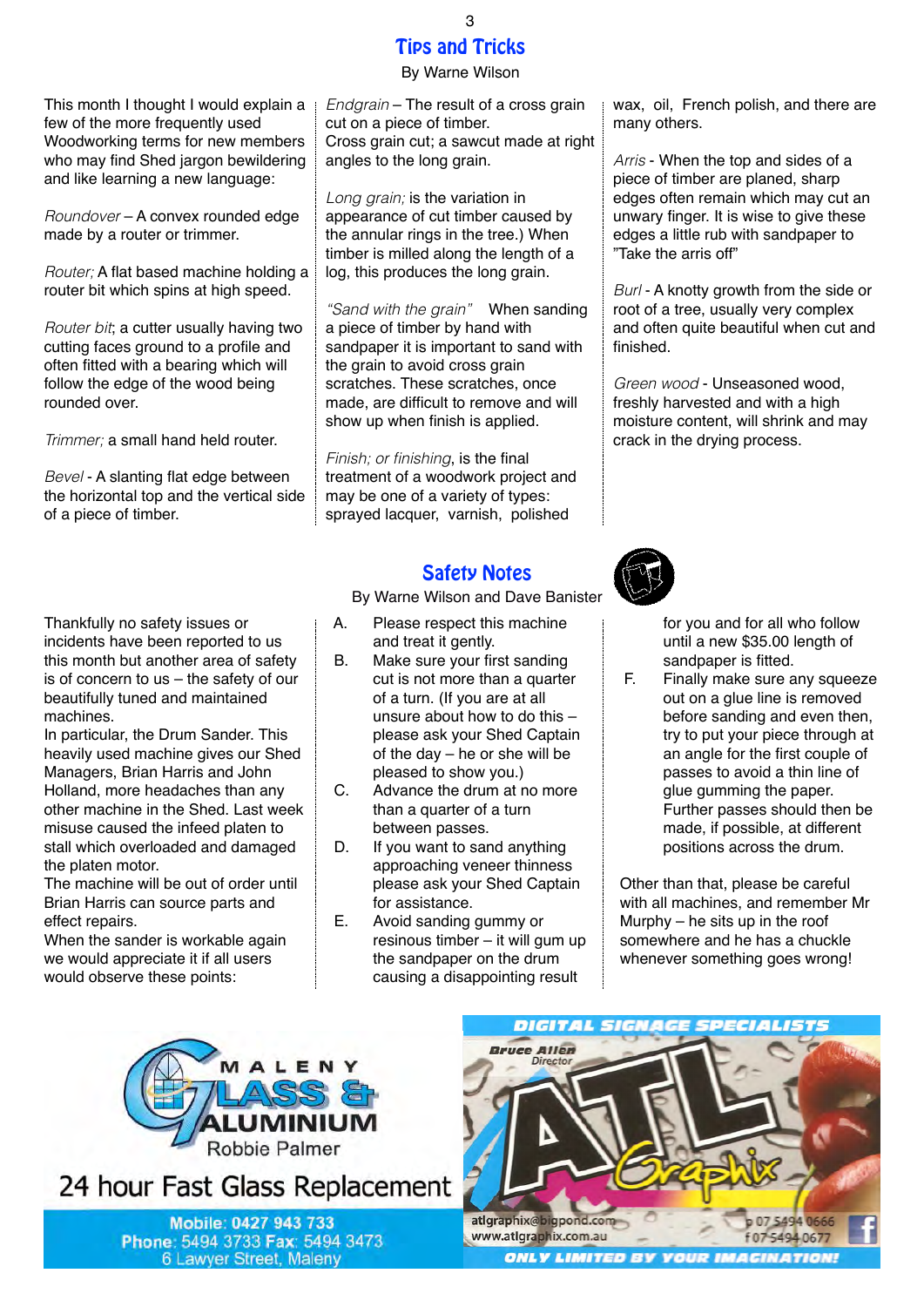## Monthly Feature - Meet A Member - By Trevor Jorgensen

#### MEET JOHN DREWE – Member No 257

We are a varied bunch at the BRWG and each of us has an interesting story to tell. So here is an interview with John Drewe that gives an insight into this remarkable man, one of our Club's many terrific members.



John Drewe – January 21st 2015

John came to Maleny around 2000 and joined the Woodies when Ken Urquhart was the President.

"Well it was a toss up between the local Croquet Club and the Woodies. My cousin wanted me to join the Croquet Club, but I wasn't ready for the tension there, so I joined the Woodies.

Maleny also had family - Thynne/ Cairncross connections and it seemed a comfortable place to be and it has proven to be so."

John says the Woodies opened a welcome door, as it does for others, to friendship and a camaraderie that is unique to the organisation.

These question always get asked:-

*In your estimation, John, what would be the best woodworking project you personally prize?*



I made eight mantle clocks from cedar for my family last year. I used old red cedar from our family home of 20 years at Toowong. Gave the clocks a special sentimental touch. They turned out well. Beautiful pieces that are now considered prized heirlooms. Well the family reckon they are, and isn't that what counts? And I only have to give each of them a battery at Christmas.

#### *And the worst?*

It would have to be the first kitchen stool I made that is prone to random and spontaneous self-collapse. It's the one you're sitting on at present. (Big grin).

*The Woodies has a diverse and bonded membership, with many members stating their different reasons for staying involved. What is it about the Woodies that is important to you?* 

In the Woodies, there is a relaxed acceptance of other people for what they are, not so much who they are, or how much they have. Nobody is judgmental, and there is no reason to be so.

It feels good. And what an extraordinary bunch. I cannot think of another organisation that has such a wide diversity in their members. I feel privileged to be accepted.

*You have been a successful GP and an assistant to surgeons in operating theatres for a long time. What would be the most exciting event that you were involved in, in the operating theatre?*

The day I dropped dead. (Deathly silence from the fool on the stool).

 *'Please explain?'*

No it's true. Seventeen years ago, I dropped dead, yes dead, in the operating theatre at the Wesley from a heart attack. My surgeon mate, whom I was assisting, considered it most inconsiderate of me as I '"bloody well could have waited until the operation was finished!" Woke up with a sore chest, and a new stent in my heart. The sore chest was from the defibrillator, and the stent was a gift from a quick thinking cardio vascular surgeon who happened to be in the next theatre.

*What words best describe you?*

Depends where I am and who's about. I am told I am a recalcitrant buggar at times, a supreme optimist, extremely independent (well, boarding school would do that for you wouldn't it), and dependable. Someone told me I was a loyal friend. Take your pick. It's all true.

#### *What do you read? And what gives you the inspiration?*

Non fiction – "Weary" (Dunlop), Lindberg, Sandakan, etc and now forensic detection –fascinating! I have just finished "The Boys in the Boat" (rowing I have been involved with since school, you can do it sitting down),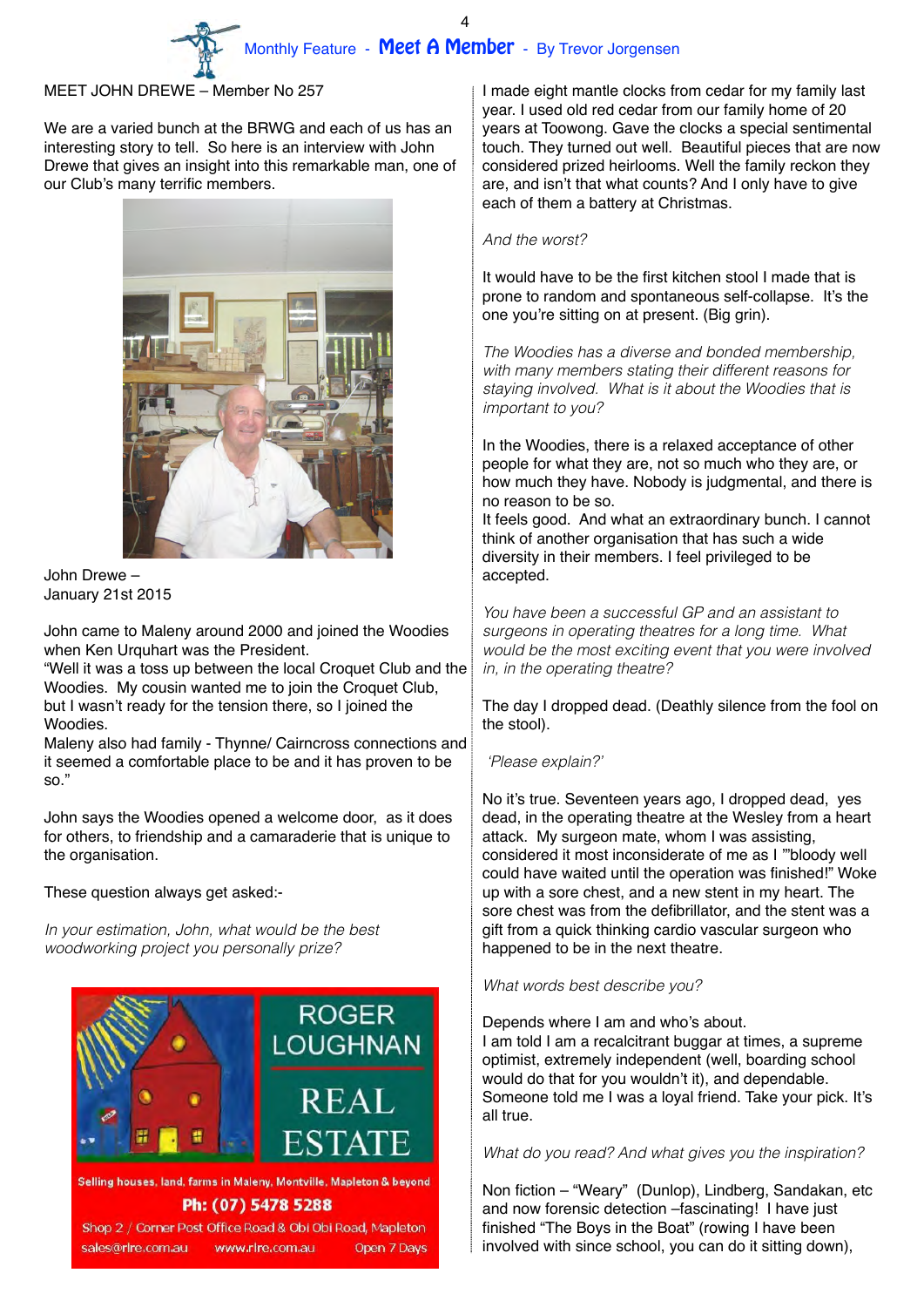and this is a wonderful story of the American crew that went to the 1936 Berlin Olympics and paralleled the fame of Jessie Owens. Also the "Story of Billy Young", a 15yo who enlisted in WW2 and survived being a POW after the fall of Singapore. One tough kid!

#### *Why those books/ authors?*

The books I have mentioned illustrate the will of human beings to overcome adversity and to survive no matter what the challenge. Whatever is thrown up in life, there is nothing than can suppress the will to survive, and win. Well that's what I think.

#### *What to you is perfect happiness?*

Red wine with good friends. And lots of laughs. At my home in Maleny. And views of the Glasshouse mountains.

*And what would be your most personal extravagance?*

Red wine – preferably Elderton Shiraz from the Barossa. Otherwise a Brown Bros T- Trellis.

*Turning to another point, do you think Australia today needs to be made a better place?*

#### Yes. In a large number of ways. Got all day to listen?

*What would you do, if you had the means, to make Australia a better place?*

#### Bring back the incentive to work.

*If you had a handful of kids about you today and you were giving advice, what would you say to them?*

I had this opportunity in my rowing coaching days and when I, for some years, took the Australian Junior Rowing Team to their World Championships in Europe as manager and medico (saved a fare). I said to them then "Respect who you are, who you represent, and more importantly, be respectful of others." I think it worked. Nobody got arrested and all returned home safely with a few medals and life-long memories, some of which I don't need to enlarge upon. I think that advice applies today as well. Did then.

#### See you Thursday



John Drewe November 2014

#### Our Member Profile continues……… **WOODIES DEMO SCHEDULE 2015**

**MARCH** This Saturday 28th. John Muller will be giving a talk and demonstration on a subject many of you want to know all about. The demo will be on types of & how to use glue, as well as a discussion (& examples) of the movement of wood following gluing. An example of this is the construction and use of bread-board ends on wide tops – you know those cutting boards you all make.

**APRIL** Saturday 11th. Demonstration on hollow turning by Ken Reays. Should be a 'must attend' by our newer members who will see how amazing turning is done to produce a tall, hollow vase with walls only 3mm thick.

![](_page_4_Picture_20.jpeg)

 Saturday 18th Demonstration on sharpening wood chisels (John Holland)

![](_page_4_Picture_22.jpeg)

## Maintenance Report

by Brian Harris 23/2 Hammer Saw - Resharpened blade fitted.

12" Disc Sander - On/Off switch cleaned of saw dust and replaced.

## **MAPLETON HARDWARE**

Your handy hardware store.

Come in and see us for all your hardware needs. Hand Tools, Sleepers, Power Tools, Drill Bits, Paint and Stains. Plus Plumbing and General Hardware

#### **Open 7 Days**

Rob, Toni and Laurie

Cnr Obi Obi Rd & Emu Walk **MAPLETON Phone 5445 7773** 

![](_page_4_Picture_32.jpeg)

#### **Gary & Cheryle Campbell**

• Comper Trailers • Vehicle Interiors • Furniture Upholstery • Boat & 4WD Canopies

Unit 7 / 47 Beerwah Parade, Beerwah 4519 Queensland